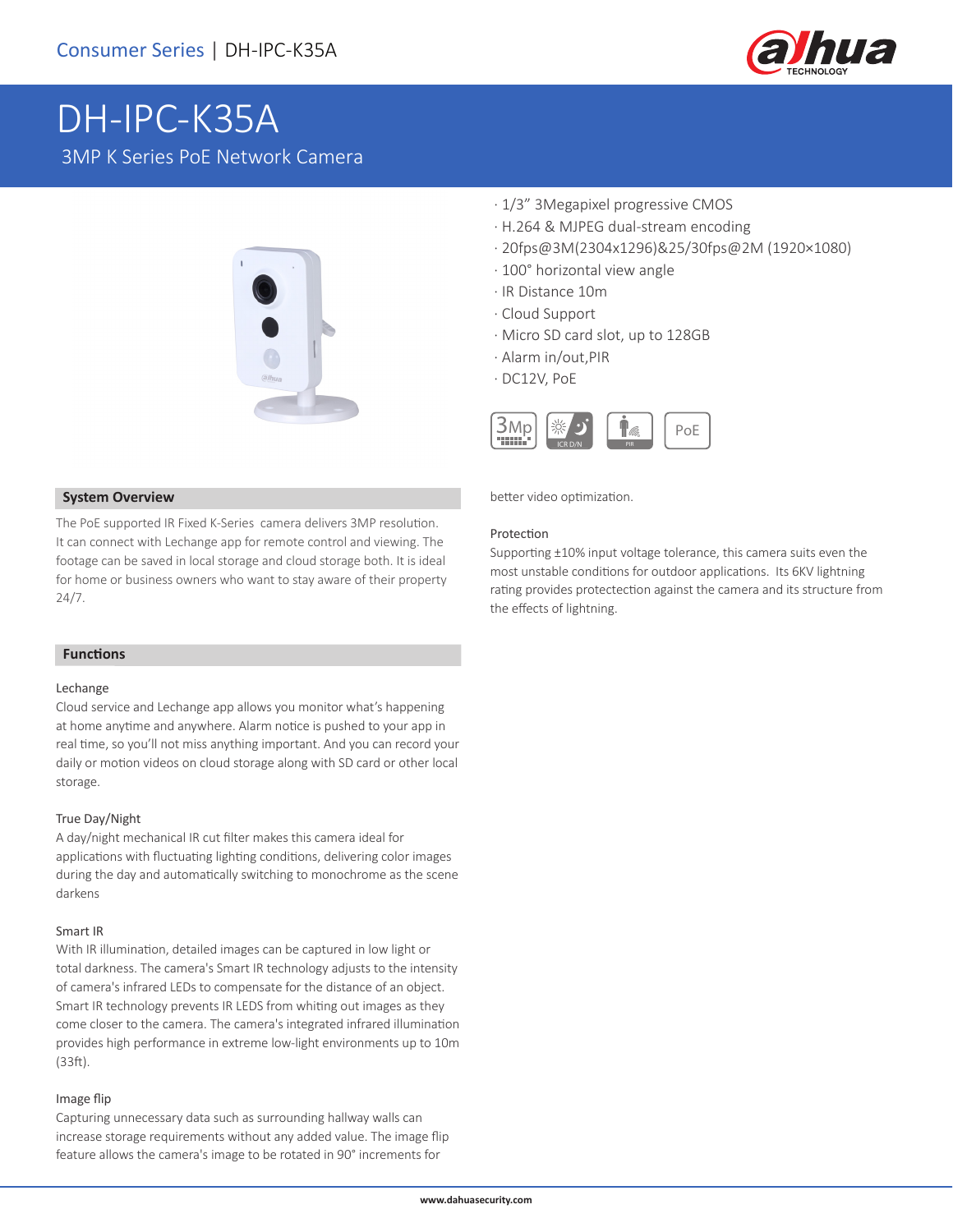## **Technical Specification**

| Camera                      |                                                                                                                   |  |
|-----------------------------|-------------------------------------------------------------------------------------------------------------------|--|
| Image Sensor                | 1/3" 3Megapixel progressive CMOS                                                                                  |  |
| <b>Effective Pixels</b>     | 2304(H) x1536(V)                                                                                                  |  |
| RAM/ROM                     | 256MB/16MB                                                                                                        |  |
| <b>Scanning System</b>      | Progressive                                                                                                       |  |
| Minimum Illumination        | 0.78Lux/F2.0(Color), 0Lux/F2.0(IR on)                                                                             |  |
| S/N Ratio                   | More than 50dB                                                                                                    |  |
| IR Distance                 | Distance up to 10m(33ft)                                                                                          |  |
| IR On/Off Control           | Auto/ Manual                                                                                                      |  |
| <b>IR LEDS</b>              | $\mathbf 1$                                                                                                       |  |
| Lens                        |                                                                                                                   |  |
| Lens Type                   | Fixed                                                                                                             |  |
| Mount Type                  | Board-in                                                                                                          |  |
| Focal Length                | 2.8 <sub>mm</sub>                                                                                                 |  |
| Max. Aperture               | F2.0                                                                                                              |  |
| Angle of View               | H:100°;V:54.5°                                                                                                    |  |
| <b>Focus Control</b>        | Fixed                                                                                                             |  |
| Close Focus Distance        | N/A                                                                                                               |  |
| PTZ                         |                                                                                                                   |  |
| Pan/Tilt Range              | Pan:0° ~360°; Tilt:-10° ~90°; Rotation:0° ~360°                                                                   |  |
| Video                       |                                                                                                                   |  |
| Compression                 | H.264/H.264B/H.264H/MJPEG                                                                                         |  |
| <b>Streaming Capability</b> | 2 Streams                                                                                                         |  |
| Resolution                  | 3M(2048×1536)/3M(2304×1296)/<br>1080P(1920×1080)/1.3M(1280×960)/<br>720P(1280×720)/VGA(640×480)/<br>QVGA(320×240) |  |
| <b>Frame Rate</b>           | 3M(1~20fps)/2M(1~25/30fps)                                                                                        |  |
|                             | VGA/QVGA(1~25/30fps)                                                                                              |  |
| <b>Bit Rate Control</b>     | CBR/VBR                                                                                                           |  |
| <b>Bit Rate</b>             | H264:32K ~ 10240Kbps                                                                                              |  |
| Day/Night                   | Auto(ICR) / Color / B/W                                                                                           |  |
| <b>BLC Mode</b>             | BLC / HLC / DWDR                                                                                                  |  |
|                             |                                                                                                                   |  |

| White Balance                           | Auto/Natural/Street Lamp/Outdoor/Manual                                                                          |
|-----------------------------------------|------------------------------------------------------------------------------------------------------------------|
| Gain Control                            | Auto/Manual                                                                                                      |
| Noise Reduction                         | 3D DNR                                                                                                           |
| <b>Motion Detection</b>                 | Off / On (4 Zone, Rectangle)                                                                                     |
| Electronic Image Stabilization<br>(EIS) | N/A                                                                                                              |
| Smart IR                                | Support                                                                                                          |
| Digital Zoom                            | 16x                                                                                                              |
| Flip                                    | 0°/90°/180°/270°                                                                                                 |
| Mirror                                  | Off/On                                                                                                           |
| Privacy Masking                         | Off / On (4 Area, Rectangle)                                                                                     |
| Audio                                   |                                                                                                                  |
| Compression                             | G.711A;G.711Mu;AAC                                                                                               |
| Network                                 |                                                                                                                  |
| Ethernet                                | RJ-45 (10/100Base-T)                                                                                             |
| Protocol                                | HTTP;HTTPs;TCP;ARP;RTSP;RTP;UDP;SMTP;FTP;<br>DHCP;DNS;DDNS;IPv4/v6;QoS;UPnP;NTP;<br>Bonjour;Multicast;ICMP;IGMP; |
| Interoperability                        | PSIA, CGI                                                                                                        |
| <b>Streaming Method</b>                 | Unicast / Multicast                                                                                              |
| Max. User Access                        | 10 Users/20 Users                                                                                                |
| <b>Edge Storage</b>                     | NAS(Network Attached Storage)<br>Local PC for instant recording,<br>Micro SD card (up to 128GB)                  |
| Web Viewer                              | IE, Chrome, Firefox, Safari                                                                                      |
| Management Software                     | Smart PSS, DSS, Lechange                                                                                         |
| Smart Phone                             | iOS, Android                                                                                                     |
| Certifications                          |                                                                                                                  |
| Certifications                          | CE (EN 60950:2000)<br>UL:UL60950-1<br>FCC: FCC Part 15 Subpart B                                                 |
| Interface                               |                                                                                                                  |
| Video Interface                         | N/A                                                                                                              |
| Audio Interface                         | Built-in Mic & Speaker                                                                                           |
| <b>RS485</b>                            | N/A                                                                                                              |
| Alarm                                   | $1/1,$ PIR                                                                                                       |
| Electrical                              |                                                                                                                  |
| Power Supply                            | DC12V, PoE(802.3af)(class0)                                                                                      |
| Power Consumption                       | <5W                                                                                                              |